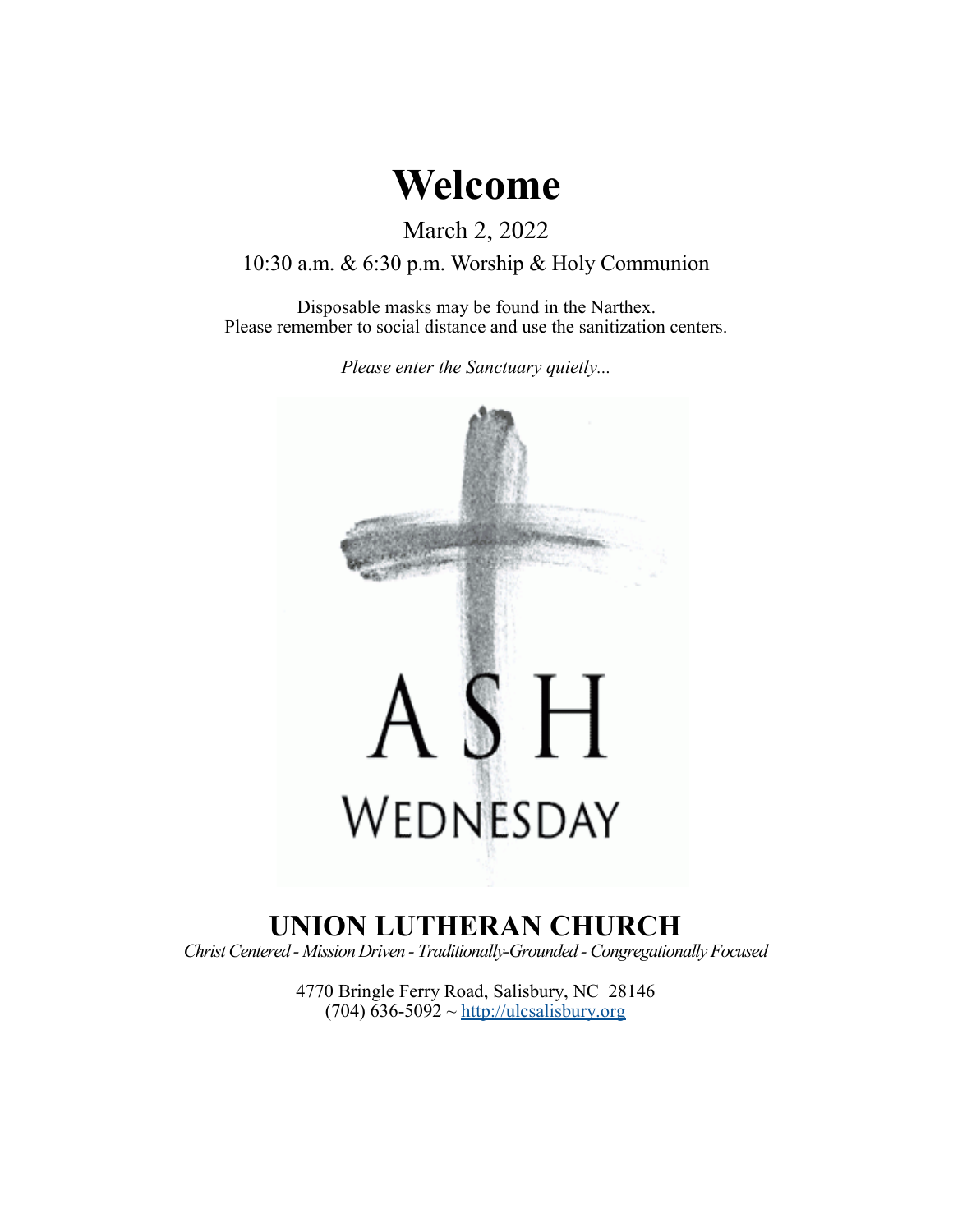*Lights in the Sanctuary are low.*

*Ash Wednesday marks the beginning of the forty-day season of Lent. Its name is taken from the ancient biblical tradition of using ashes as a sign of repentance and human mortality. We come together tonight in humble and honest reflection on our own sinfulness, trusting in the forgiveness of our merciful Lord and in the promise that he has won for us in the cross.*

PRELUDE O Lord Throughout These Forty Days Sedio

OPENING READING: Psalm 51 *While listening to the Prelude please prayerfully read the psalm.*

<sup>1</sup>Have mercy on me, O God, according to your loving kindness; in your great compassion blot out my offenses. <sup>2</sup>Wash me through and through from my wickedness and cleanse me from my sin. <sup>3</sup>For I know my transgressions, and my sin is ever before me. <sup>4</sup>Against you only have I sinned and done what is evil in your sight. <sup>5</sup>And so you are justified when you speak and upright in your judgment. 6 Indeed, I have been wicked from my birth, a sinner from my mother's womb.  $7$ For behold, you look for truth deep within me, and will make me understand wisdom secretly.  ${}^{8}$ Purge me from my sin, and I shall be pure; wash me, and I shall be clean indeed. <sup>9</sup>Make me hear of joy and gladness, that the body you have broken may rejoice. <sup>10</sup>Hide your face from my sins and blot out all my iniquities. <sup>11</sup>Create in me a clean heart, O God, and renew a right spirit within me.  $12$ Cast me not away from your presence and take not your Holy Spirit from me.  $13$ Give me the joy of your saving help again and sustain me with your bountiful Spirit. <sup>14</sup>I shall teach your ways to the wicked, and sinners shall return to you. <sup>15</sup>Deliver me from death, O God, and my tongue shall sing of your righteousness, O God of my salvation.  $16$ Open my lips, O Lord, and my mouth shall proclaim your praise.  $17$ Had you desired it, I would have offered sacrifice, but you take no delight in burnt offerings. <sup>18</sup>The sacrifice of God is a troubled spirit; a broken and contrite heart, O God, you will not despise.  $19$ Be favorable and gracious to Zion, and rebuild the walls of Jerusalem. 2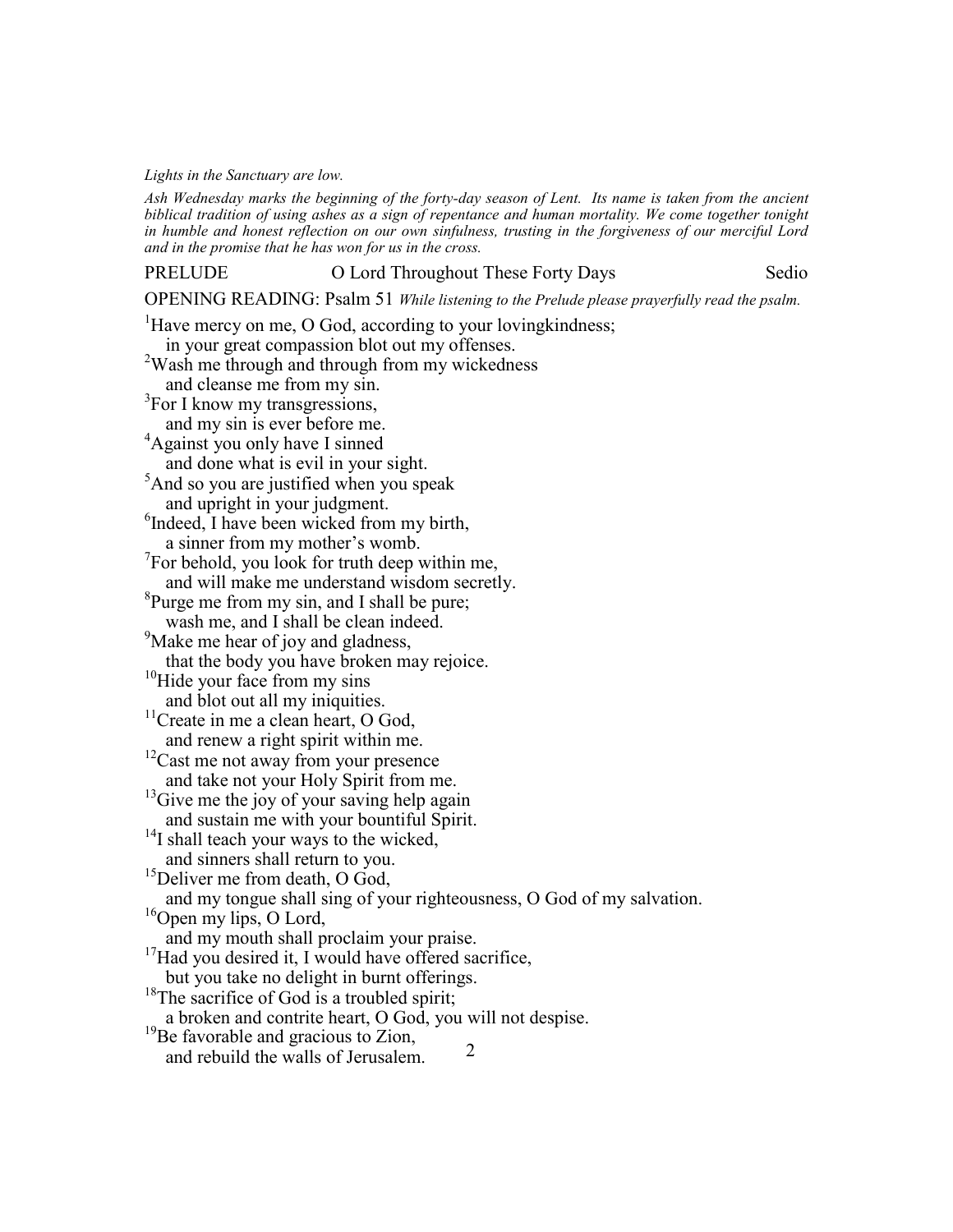# WELCOME AND ANNOUNCEMENTS

*Lights in the Sanctuary are turned up.*

*Please stand as you are able.*

#### HYMN Savior, When in Dust to You (vs. 1-2) LBW# 91

# CALL TO WORSHIP

- P Return to the Lord your God, for he is gracious and merciful, slow to anger, and abounding in steadfast love.  $^{(Joel 2:13)}$
- **C Glory to the Father, and to the Son, and to the Holy Spirit: as it was in the beginning, is now, and will be forever. Amen**
- P Brothers and sisters, our Lord Jesus said: "If any would come after me, let them deny themselves and take up their cross and follow me." (Mark 8:34)
- **C Even though I walk through the valley of the shadow of death, I will fear no evil, for you are with me. (Psalm 23:4)**
- P Let us lay aside every weight and the sin that clings so closely, and let us run with perseverance the race that is set before us, looking to Jesus — the pioneer and perfecter of our faith — who for the sake of the joy that was set before him endured the cross, disregarding its shame, and has taken his seat at the right hand of the throne of God. (Hebrews 12:1-2)
- **C Lord, we believe; help us in our unbelief.** (Mark 9:24)

# PRAYERS OF CONFESSION AND REPENTANCE

P Let us draw near to God with an honest heart, confessing our sins to God the Father, and appealing to him, in the name of our Lord Jesus Christ, to grant us forgiveness.

*Silence is observed for reflection and self-examination.*

- P Almighty God,<br>C We confess to
- **C We confess to you that we are by nature sinful and unclean, and that we have sinned against you in thought, word and deed, by what we have done and by what we have left undone. We have not loved you with our whole heart; we have not loved our neighbors as ourselves.**
- P We have received your many blessings with a lack of gratitude; and have failed to be good stewards of your Creation.
- **C Have mercy on us, Lord.**
- P We have followed our own selfish will and ways, and have failed to be your trusting and obedient servants.

# **C Have mercy on us, Lord.**

P We have not forgiven others, as we have been forgiven, and have failed to be your witnesses in the world.

# **C Have mercy on us, Lord.**

- P We confess to you, Lord, all our unfaithfulness our fear, our anger, our pride, and our trust in our own righteousness.
- **C Accept our repentance, Lord.** 3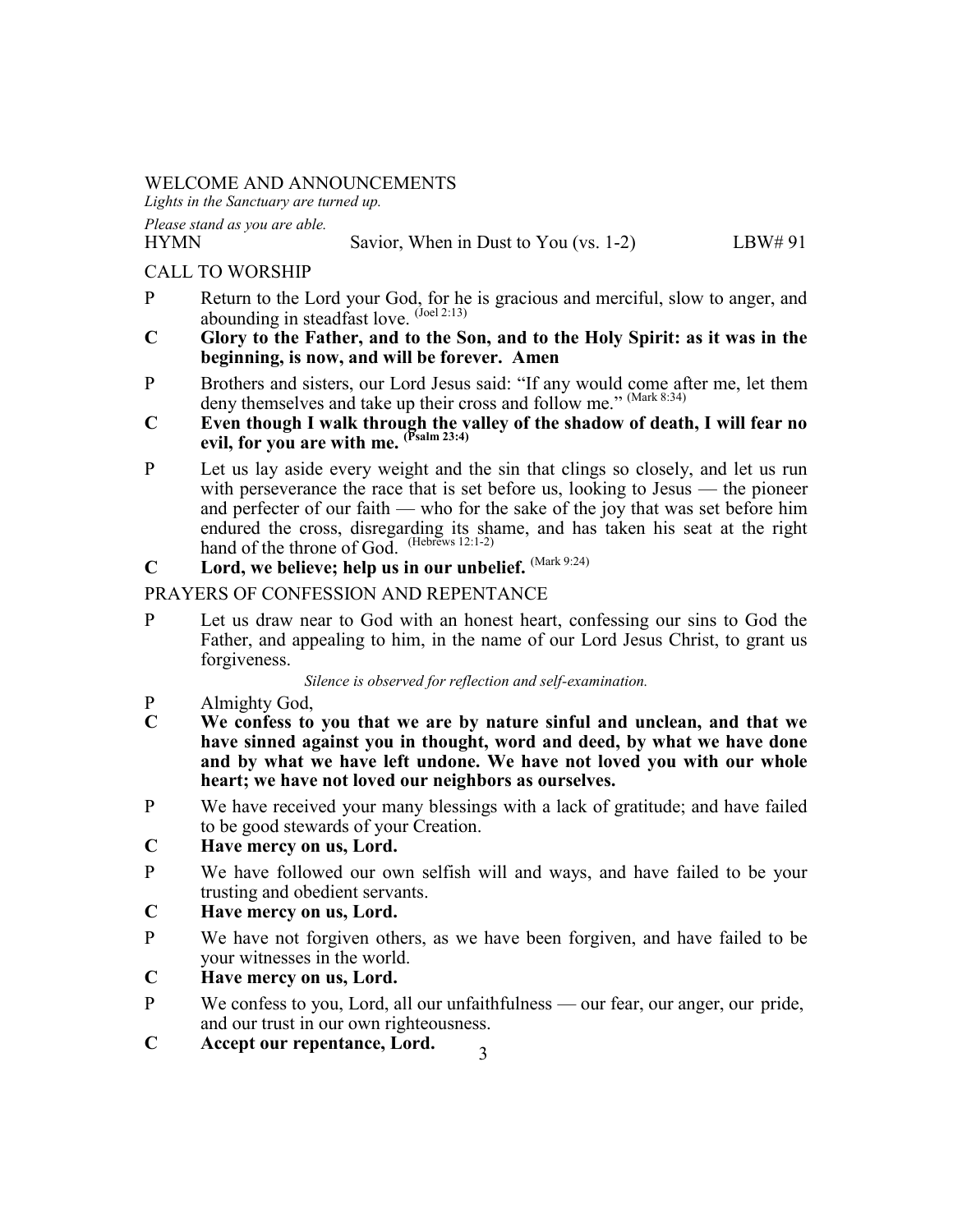P We confess to you, Lord, our lack of concern for the needs of others, and our sense of entitlement to all we possess.

# **C Accept our repentance, Lord.**

P We confess to you, Lord, our negligence in worship, and our rejection of your Word in our lives.

#### **C Accept our repentance, Lord.**

*Please be seated.* ANTHEM Chancel Choir Create in Me A Clean Heart, O God (Mueller)

*Please lean forward in your pew or kneel.* THE IMPOSITION OF ASHES

- P As children of a fallen humanity, each of us shares in the consequences of human sin. In the words that the Lord first spoke to Adam, he now reminds us all: "By the sweat of your brow you shall eat bread, until you return to the ground, for out of it you were taken; you are dust, and to dust you shall return." (Genesis 3:19) Therefore, face-to-face, in the presence of God, we offer our confession in the spirit of our ancestor Job, who prayed:
- **C I had heard you by the hearing of the ear, but now my eye sees you; therefore I despise myself, and repent in dust and ashes.** (Job 42:5-6)
- P As a sign of repentance, I now ask those who wish to do so, to come forward to receive the mark of the cross in ashes upon their brow.

*To each: "Remember that you are dust and to dust you shall return."*

*After receiving the ashes please return down the side aisle and remain quietly and reflective in your pew. Please stand as able.*

# THE PROMISE OF CHRIST

- P Accomplish in us, O God, the work of your salvation,<br> **C** that we may show forth your glory in the world.
- **C that we may show forth your glory in the world.**
- P By the cross and passion of your Son, our Lord,
- **C bring us with all your saints to the joy of his resurrection.**
- P In the mercy of Almighty God, Jesus Christ was given to die for you, and for his sake, God forgives you all your sins. By his Holy Spirit, may he grant you true repentance, that you may live with him in righteousness and purity forever; through Jesus Christ our Lord.
- **C Amen.**

*Please be seated.*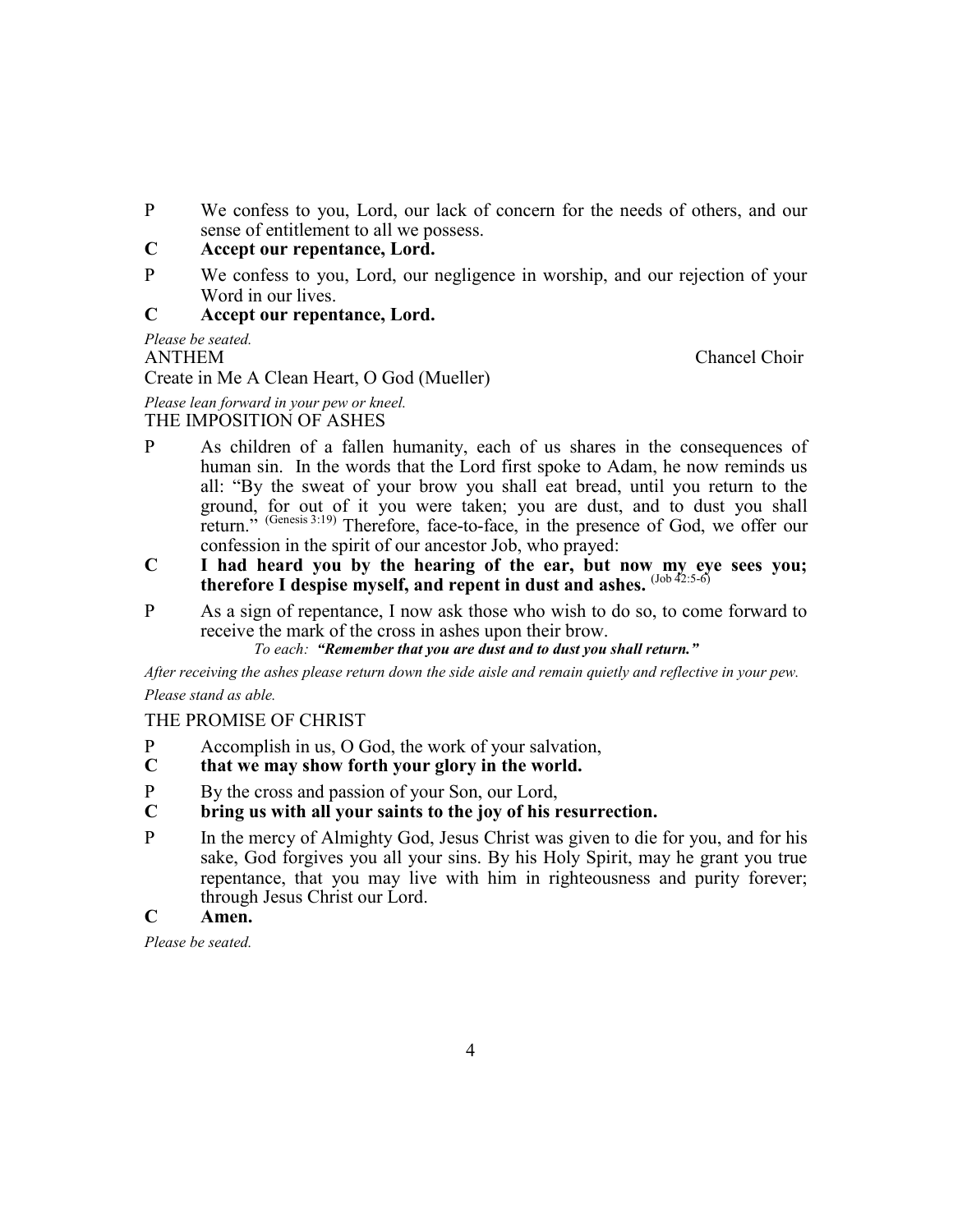#### FIRST LESSON: Joel 2:12-19

<sup>12"</sup>Yet even now," declares the Lord, "return to me with all your heart, with fasting, with weeping, and with mourning;  $^{13}$  and rend your hearts and not your garments." Return to the Lord your God, for he is gracious and merciful, slow to anger, and abounding in steadfast love; and he relents over disaster. <sup>14</sup>Who knows whether he will not turn and relent, and leave a blessing behind him, a grain offering and a drink offering for the Lord your God? <sup>15</sup>Blow the trumpet in Zion; consecrate a fast; call a solemn assembly; <sup>16</sup>gather the people. Consecrate the congregation; assemble the elders; gather the children, even nursing infants. Let the bridegroom leave his room, and the bride her chamber. <sup>17</sup>Between the vestibule and the altar let the priests, the ministers of the Lord, weep and say, "Spare your people, O Lord, and make not your heritage a reproach, a byword among the nations. Why should they say among the peoples, 'Where is their God?'" <sup>18</sup>Then the Lord became jealous for his land and had pity on his people. <sup>19</sup>The Lord answered and said to his people, "Behold, I am sending to you grain, wine, and oil, and you will be satisfied; and I will no more make you a reproach among the nations."

Lay Reader Here ends the reading.

#### SECOND LESSON: 2 Corinthians 5:20b - 6:10

<sup>20b</sup>We implore you on behalf of Christ, be reconciled to God. <sup>21</sup>For our sake he made him to be sin who knew no sin, so that in him we might become the righteousness of God.

<sup>1</sup>Working together with him, then, we appeal to you not to receive the grace of God in vain. <sup>2</sup>For he says, "In a favorable time I listened to you, and in a day of salvation I have helped you." Behold, now is the favorable time; behold, now is the day of salvation. <sup>3</sup>We put no obstacle in anyone's way, so that no fault may be found with our ministry, <sup>4</sup>but as servants of God we commend ourselves in every way: by great endurance, in afflictions, hardships, calamities, <sup>5</sup>beatings, imprisonments, riots, labors, sleepless nights, hunger; <sup>6</sup>by purity, knowledge, patience, kindness, the Holy Spirit, genuine love;  $7$ by truthful speech, and the power of God; with the weapons of righteousness for the right hand and for the left;  ${}^{8}$ through honor and dishonor, through slander and praise. We are treated as impostors, and yet are true;  $9a$ s unknown, and yet well known; as dying, and behold, we live; as punished, and yet not killed;  $^{10}$  as sorrowful, yet always rejoicing; as poor, yet making many rich; as having nothing, yet possessing everything.

Lay Reader Here ends the reading.

*Please stand as able.*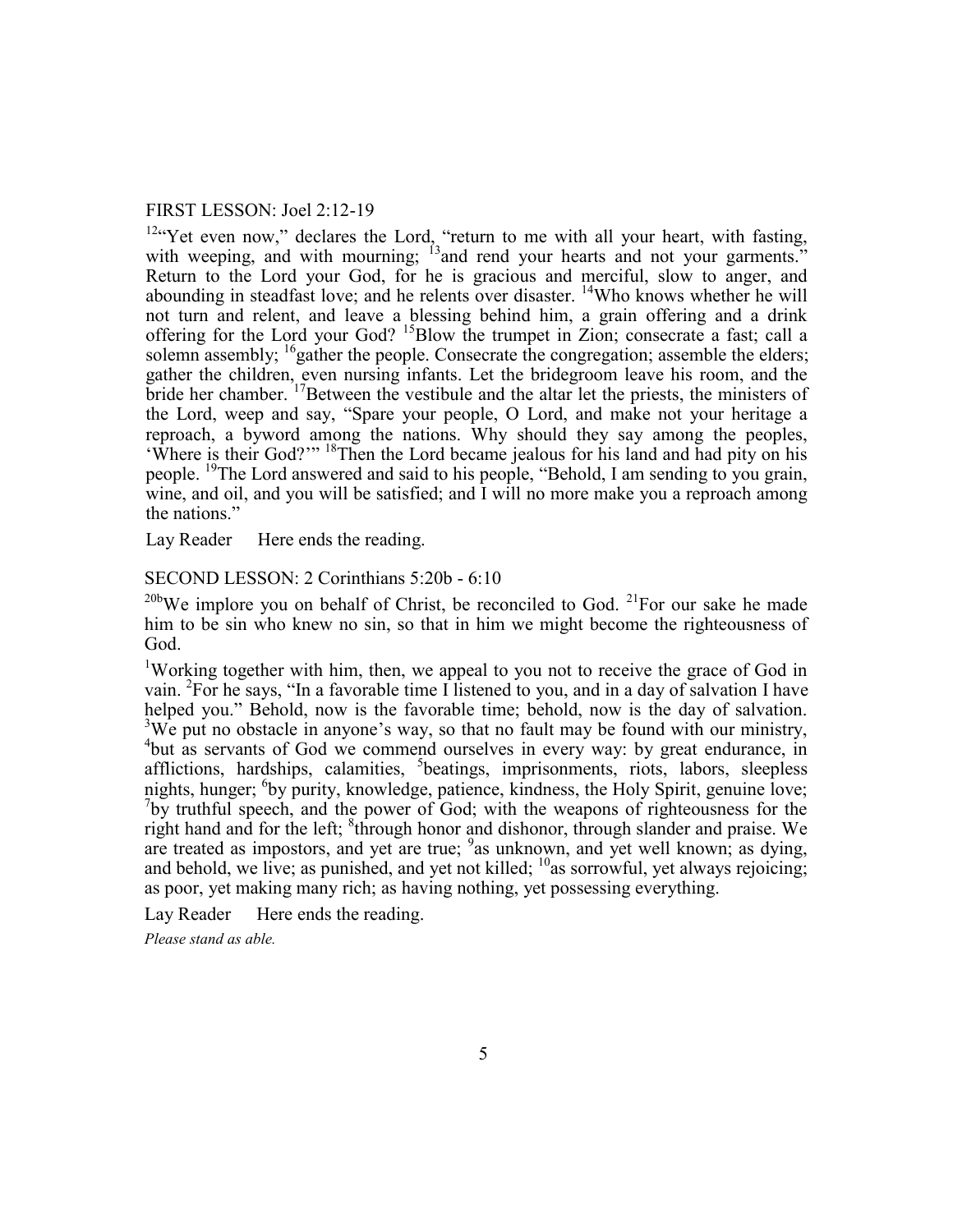## LENTEN RESPONSE (Joel 2:13) LBW# 99 O Lord, Throughout These Forty Days (vs. 1)

## **1 O Lord, throughout these forty days, You prayed and kept the fast; Inspire repentance for our sin, And free us from our past.**

P The Holy Gospel according to St. Matthew the 6th chapter.<br>C Glory to you. O Lord.

## **C Glory to you, O Lord.**

#### GOSPEL: Matthew 6:1-6, 16-21

<sup>1</sup>{Jesus said,} "Beware of practicing your righteousness before other people in order to be seen by them, for then you will have no reward from your Father who is in heaven.  $2$ Thus, when you give to the needy, sound no trumpet before you, as the hypocrites do in the synagogues and in the streets, that they may be praised by others. Truly, I say to you, they have received their reward. <sup>3</sup>But when you give to the needy, do not let your left hand know what your right hand is doing, <sup>4</sup> so that your giving may be in secret. And your Father who sees in secret will reward you. <sup>5</sup>And when you pray, you must not be like the hypocrites. For they love to stand and pray in the synagogues and at the street corners, that they may be seen by others. Truly, I say to you, they have received their reward. <sup>6</sup>But when you pray, go into your room and shut the door and pray to your Father who is in secret. And your Father who sees in secret will reward you.

<sup>16"</sup>And when you fast, do not look gloomy like the hypocrites, for they disfigure their faces that their fasting may be seen by others. Truly, I say to you, they have received their reward. <sup>17</sup>But when you fast, anoint your head and wash your face,  $18$ that your fasting may not be seen by others but by your Father who is in secret. And your Father who sees in secret will reward you. <sup>19</sup>Do not lay up for yourselves treasures on earth, where moth and rust destroy and where thieves break in and steal, <sup>20</sup>but lay up for yourselves treasures in heaven, where neither moth nor rust destroys and where thieves do not break in and steal. <sup>21</sup>For where your treasure is, there your heart will be also."

P The Gospel of the Lord.

# **C Praise to you, O Christ.**

*Please be seated.*

#### SERMON Pastor Heidi Punt

*Please stand as you are able.*

| <b>HYMN</b> | Just as I Am, without One Plea (vs. 1-4) | LBW# 296 |
|-------------|------------------------------------------|----------|
|-------------|------------------------------------------|----------|

NICENE CREED (Romans 10:9-10)

**C We believe in one God, the Father, the Almighty, maker of heaven and earth, of all that is, seen and unseen.**

**We believe in one Lord, Jesus Christ, the only Son of God, eternally begotten of the Father, God from God, Light from Light, true God from true God, begotten, not made, of one Being with the Father. Through him**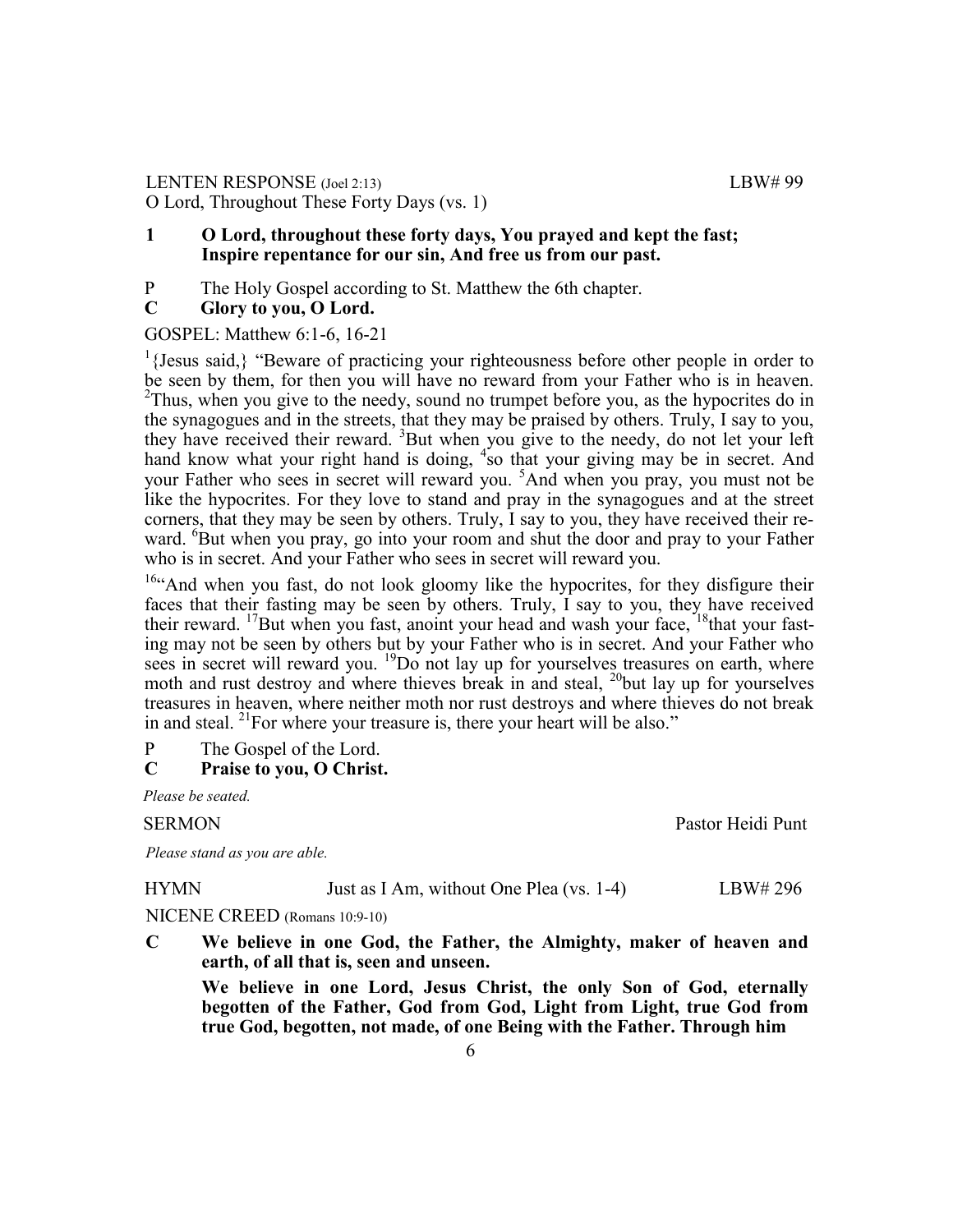**all things were made. For us and for our salvation he came down from heaven; by the power of the Holy Spirit he became incarnate from the virgin Mary, and was made man. For our sake he was crucified under Pontius Pilate; he suffered death and was buried. On the third day he rose again in accordance with the Scriptures; he ascended into heaven and is seated at the right hand of the Father. He will come again in glory to judge the living and the dead, and his kingdom will have no end.**

**We believe in the Holy Spirit, the Lord, the giver of life, who proceeds from the Father and the Son. With the Father and the Son he is worshiped and glorified. He has spoken through the prophets. We believe in one holy catholic and apostolic Church. We acknowledge one Baptism for the forgiveness of sins. We look for the resurrection of the dead, and the life of the world to come. Amen**

THE PRAYERS (1 Timothy 2:1-4)

P Let us pray for the whole people of God in Christ Jesus, and for all people according to their needs.

*After each portion of the prayers:*

- P Lord, in your mercy,
- **C hear our prayer.**

*The prayers conclude:* 

P Into your hands, O Lord, we commend all for whom we pray, trusting in your mercy; through your Son, Jesus Christ our Lord.

#### **C Amen**

#### THE PEACE (John 20:19)

*In an attempt to be vigilant and responsible, please use Hand Sanitizers provided at each entrance. Please refrain from shaking hands and reserve a little space between one another. Nods, elbows, or gentle pat on the shoulders, etc., are welcome!*

P The peace of the Lord be with you always.

#### **C And also with you.**

*Please be seated.*

#### PRESENTATION OF THE GIFTS (Psalm 116:12-13, 17-19)

*The Offering is received as the Lord's Table is prepared. All loose offering will go towards a Lenten Offering. During the month of March, the Benevolence focus is on Congo Mission International. If you wish for your giving to go there please specify accordingly.*

*Please stand as you are able.*

LENTEN OFFERTORY LBW# 296 Just as I Am, without One Plea (vs. 5-6)

**5. Just as I am, thou wilt receive, Wilt welcome, pardon, cleanse, relieve; Because thy promise I believe, O Lamb of God, I come, I come.**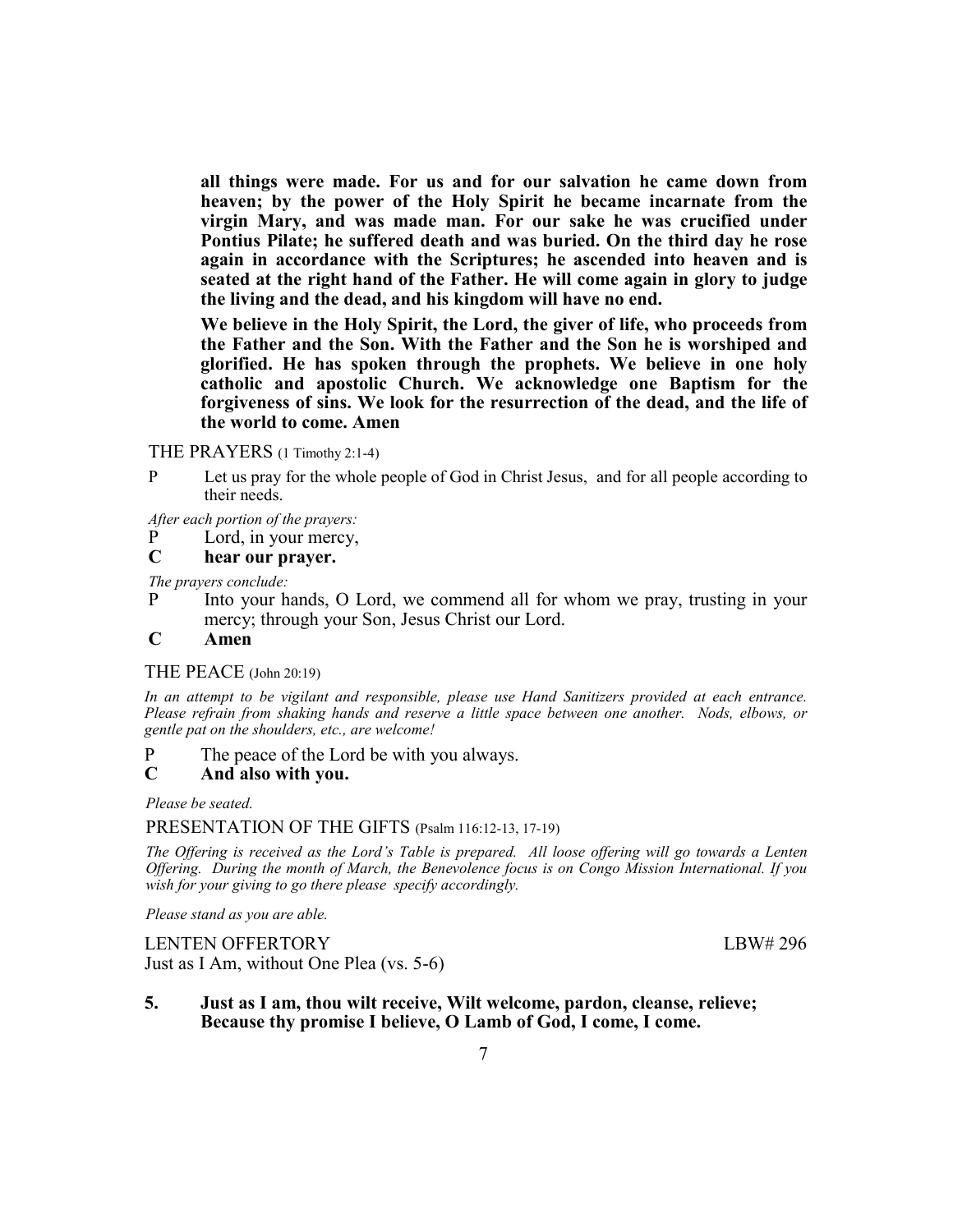**6. Just as I am; thy love unknown, Has broken ev'ry barrier down; Now to be thine, yea, thine alone, O Lamb of God, I come, I come.**

## OFFERTORY PRAYER

- P Let us pray. Merciful Father,<br>C we offer with joy and than
- **C we offer with joy and thanksgiving what you have first given us--our selves, our time, and our possessions, signs of your gracious love. Receive them for the sake of him who offered himself for us, Jesus Christ our Lord. Amen**

GREAT THANKSGIVING (2 Timothy 4:22)

- P The Lord be with you.
- **C And also with you.**
- P Lift up your hearts.
- **C We lift them to the Lord.**
- P Let us give thanks to the Lord our God.<br>C It is right to give him thanks and prai
- **C It is right to give him thanks and praise.**
- P It is indeed right and salutary . . . we praise your name and join their unending hymn:

SANCTUS (Isaiah 6:3 and Matthew 21:9)



WORDS OF INSTITUTION (Matthew 26:26-28; Mark 14:22-24; Luke 22:19-20; 1 Corinthians 11:23-26)

P In the night in which he was betrayed, our Lord Jesus took bread, and gave thanks;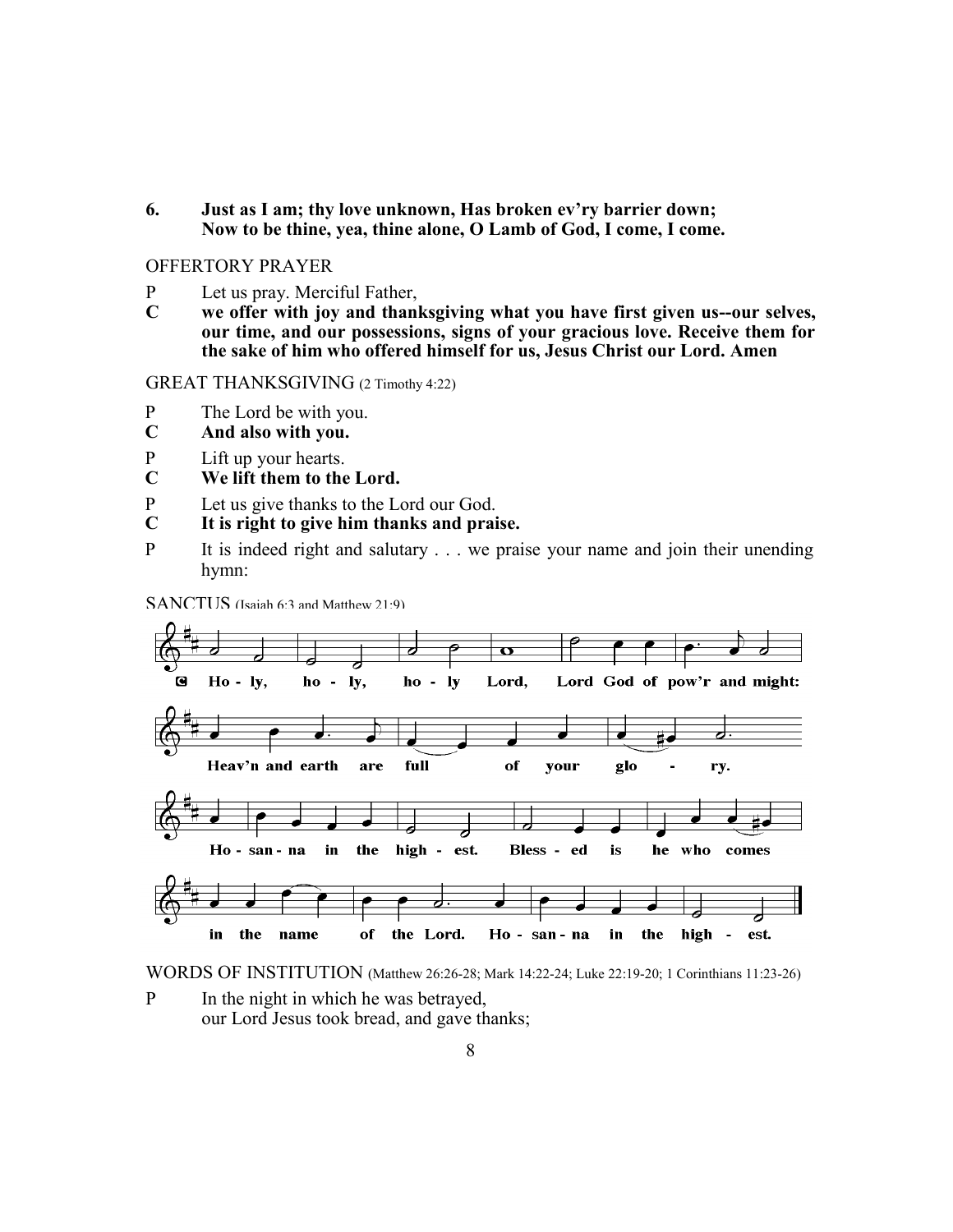broke it, and gave it to his disciples, saying: Take and eat; this is my body, given for you. Do this for the remembrance of me.

Again, after supper, he took the cup, gave thanks, and gave it for all to drink, saying: This cup is the new covenant in my blood, shed for you and for all people for the forgiveness of sin. Do this for the remembrance of me.

#### THE LORD'S PRAYER (Matthew 6:9-13)

**C Our Father, who art in heaven, hallowed be thy name, thy kingdom come, thy will be done, on earth as it is in heaven. Give us this day our daily bread; and forgive us our trespasses, as we forgive those who trespass against us; and lead us not into temptation, but deliver us from evil. For thine is the kingdom, and the power, and the glory, forever and ever. Amen**

*Please be seated.*

COMMUNION (Mark 14:23)

*As the minister gives the bread and wine, and says these words to each communicant:*

The body of Christ, given for you. The blood of Christ, shed for you.

*The communicant may say:* Amen

 *At Union Lutheran Church the Sacrament of Holy Communion is celebrated each Sunday. All baptized Christians who believe in the real presence of Christ in the Lord's Supper are invited to commune. All who do not commune are invited to come forward to receive a blessing. Please follow the directions of the Ushers. For those who prefer individually sealed units please indicate. Gluten wafers and grape juice are also available upon request.*

#### AGNUS DEI (John 1:29)

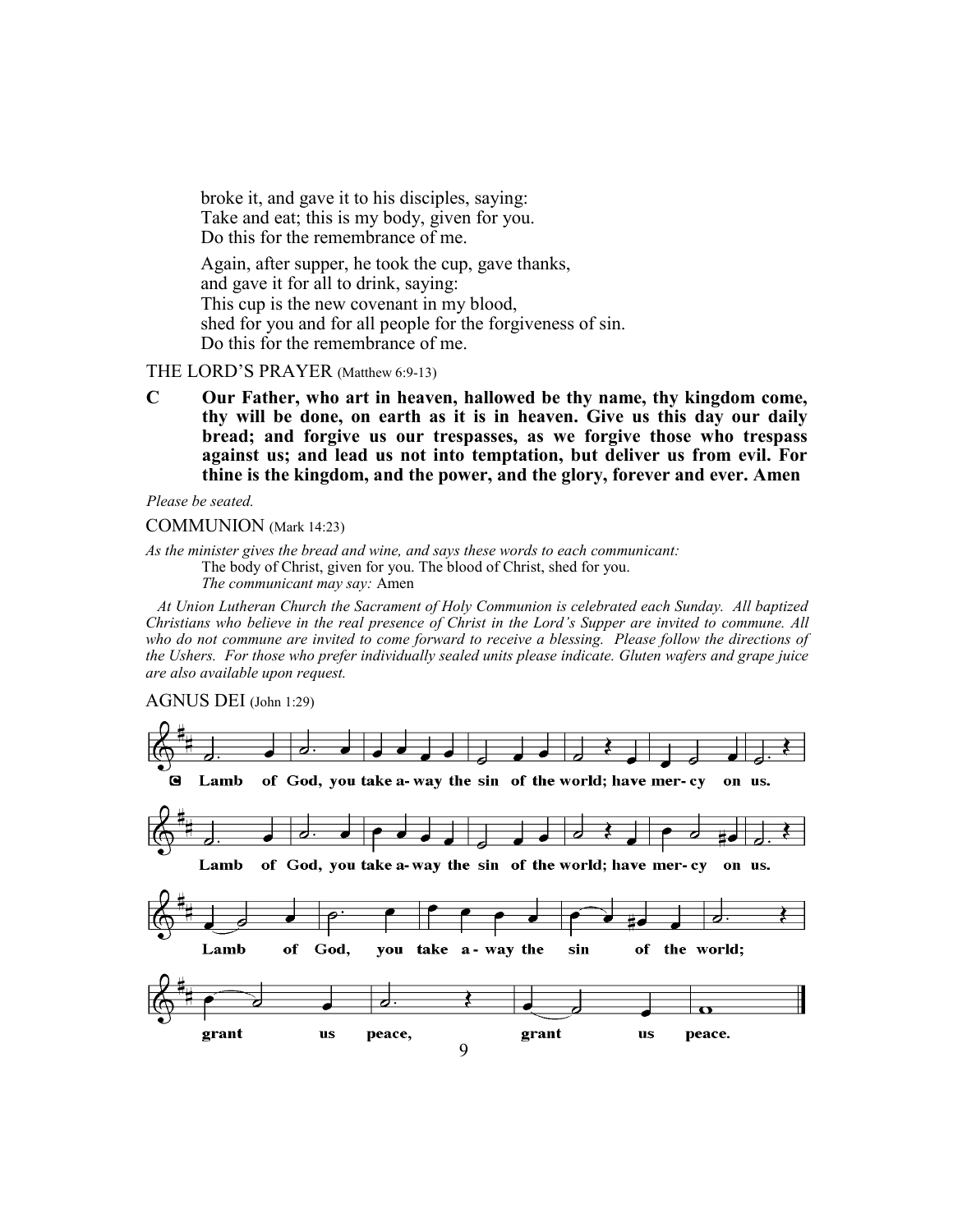*Please stand as you are able.*

*After all have returned to their places, the minister may say these or similar words*.

P The body and blood of our Lord Jesus Christ strengthen you and keep you in his grace.

# **C Amen**

POST COMMUNION LENTEN CANTICLE (Luke 2:29-32)



#### PRAYER

*The following or a similar post-communion prayer is said.*

- P Let us pray. Almighty God, you gave your Son both as a sacrifice for sin and a model of the godly life. Enable us to receive him always with thanksgiving, and to conform our lives to his; through the same Jesus Christ our Lord.
- **C Amen**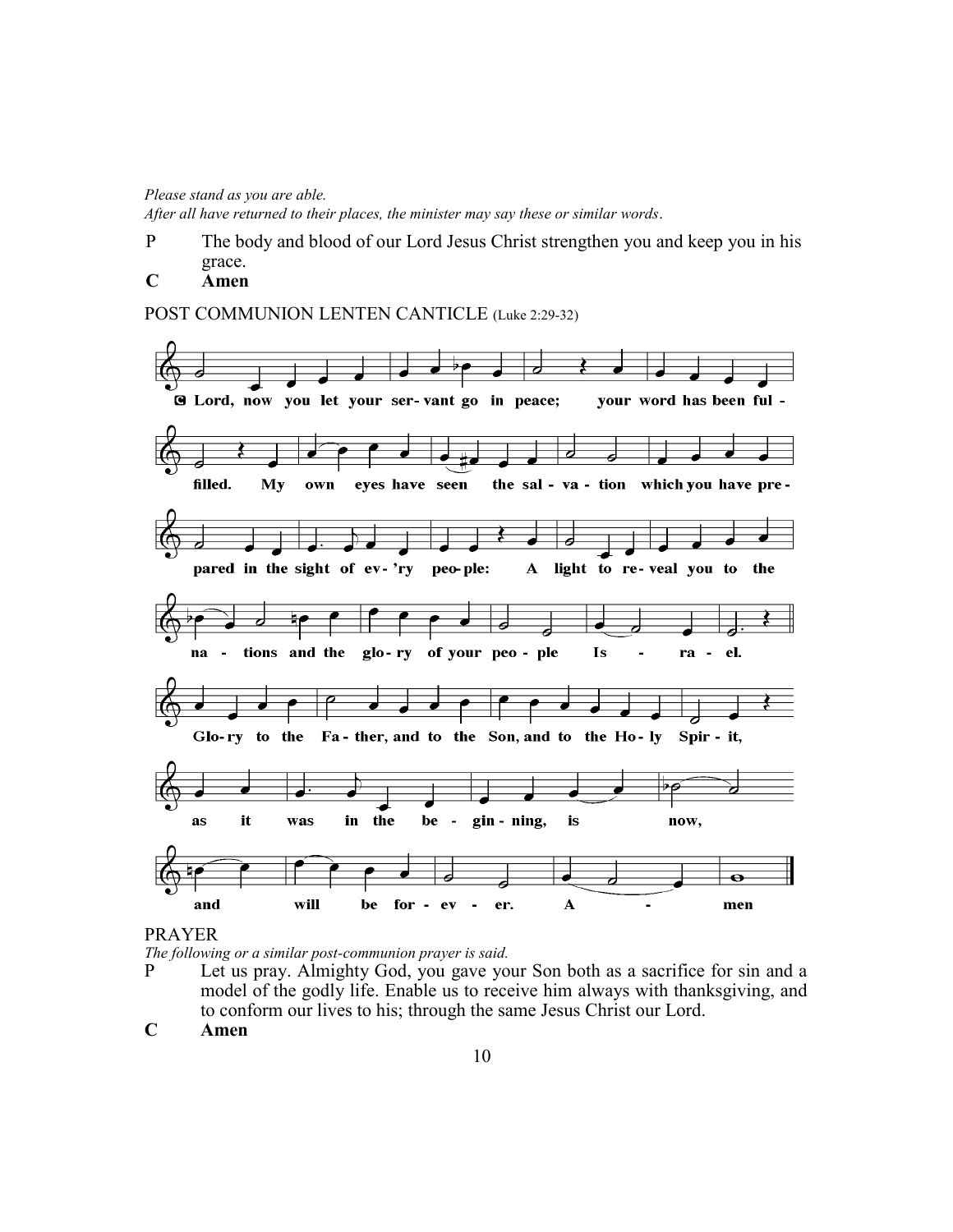#### BENEDICTION (Numbers 6:22-27)

*The minister blesses the congregation, using this or another appropriate blessing.*

- P The Lord bless you and keep you. The Lord make his face shine on you and be gracious to you. The Lord look upon you with favor and  $+$  give you peace.
- **C Amen**

CLOSING HYMN Savior, When in Dust to You (vs. 3-4) LBW# 91

#### PREDICTION OF THE PASSION

P Behold, we are going up to Jerusalem…And the Son of man will be delivered to the chief priests and the scribes, who will condemn him to death…And they will hand him over to the Gentiles who will mock him and scourge him, and finally, they will crucify him...But on the third day, he will rise.

> *As we enter quietly...we exit quietly. Lights are turned down low.*

POSTLUDE O Lord Throughout These Forty Days Sedio

# **THOSE SERVING IN MARCH**

**Acolytes:** Felisaty and Dusty Morgan **Altar Guild:** Jan Huffman and Nikki Nguyen

**Communion Assistants:**

Tara Davis, Doris Shepherd, and Franklin Merrell

**Lay Readers:** Dusty Morgan Jr. Family

**Ushers:** Mike Cauble, Phil Cauble (HU), Elbert Kluttz, Wade Leazer, and Ronald Vellines

**Offering Counters:** Mary Elizabeth Earnhardt, Sonya Mulkey, and Vivian Sprinkle

- . . . . . . .

<u>. . . . . . . .</u>

Lutheran Book of Worship (LBW) green hymnal With One Voice (WOV) blue hymnal Lutheran Book of Worship Setting 2 (pages 77-97) Augsburg Fortress [Copyrighted element(s)] [Copyright notice] Used by permission of Augsburg Fortress under license# SBL10475L. AF Liturgies License. Augsburg Fortress [Copyrighted element(s)] [Copyright notice] Used by permission of Augsburg Fortress under license# SBL10475H. AF Hymns License. CCLI License #20615971 & CCLI Streaming License #20615988 Sola Publishing (www.solapublishing.org), Sola Online Worship Resource Site Permission is granted to active subscribers for local congregational use.